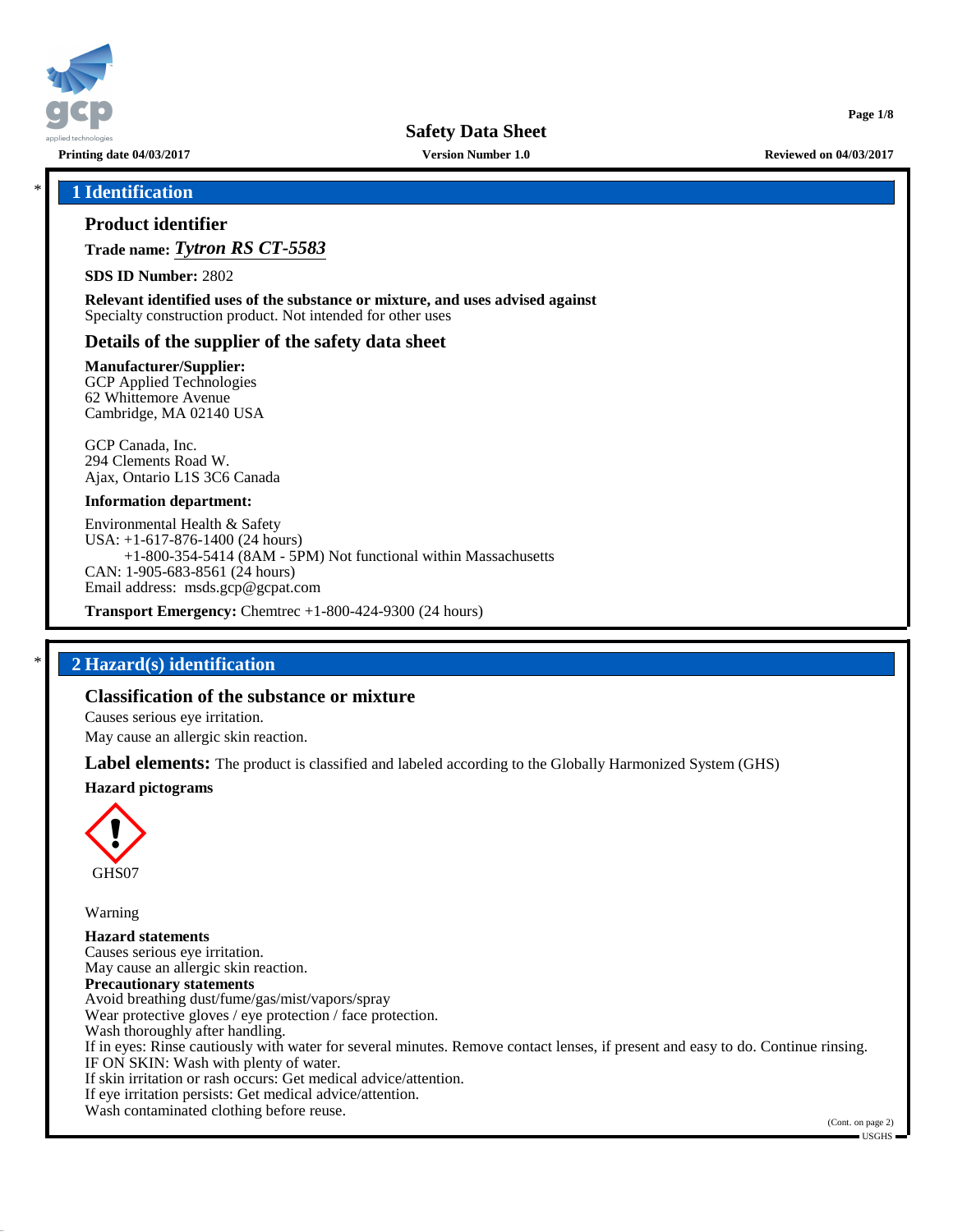# **Trade name:** *Tytron RS CT-5583*

**NFPA ratings (scale 0 - 4)**

2 1  $\overline{\mathbf{0}}$  $Health = 2$  $Fire = 1$ Reactivity  $= 0$ 

#### **HMIS-ratings (scale 0 - 4)**

 HEALTH FIRE **REACTIVITY** 0 2  $\boxed{1}$ 

 $Health = 2$  $Flammability = 1$ Reactivity  $= 0$ 

### **Other hazards**

**Results of PBT and vPvB assessment**

**PBT:** Not applicable. **vPvB:** Not applicable.

# \* **3 Composition/information on ingredients**

### **Chemical characterization: Mixture**

**Description:** Mixture of the hazardous substance(s) listed below with additional nonhazardous ingredients.

| <b>Hazardous components:</b> |                                                                  |               |  |
|------------------------------|------------------------------------------------------------------|---------------|--|
|                              | 122-20-3 Triisopropanolamine                                     | $5 - 10%$     |  |
|                              | 14960-06-6 Sodium lauryliminodipropionate                        | 3.0-5.0%      |  |
|                              | 9004-82-4 Lauryl ether sulfate, sodium salt                      | $1.0 - 3.0\%$ |  |
|                              | $\overline{68585-34}$ -2 Sodium alkyl ether sulphate             | $1.0 - 3.0\%$ |  |
|                              | $\overline{26172-55}$ -4   5-chloro-2-methyl-2H-isothiazol-3-one | $0.0 - 0.1\%$ |  |
|                              |                                                                  |               |  |

**Additional information:** Non-hazardous ingredients may be listed in Section 15; Right-To-Know disclosure.

# **4 First-aid measures**

#### **Description of first aid measures**

**General information:** Get medical advice/attention if you feel unwell.

#### **After skin contact:**

Immediately wash contaminated skin with soap or mild detergent and water. If this chemical soaks clothing, immediately remove clothing and wash skin.

**After eye contact:** Rinse cautiously with water for several minutes.

#### **After swallowing:**

Rinse mouth.

Do NOT induce vomiting.

#### **Information for doctor:**

**Most important symptoms and effects, both acute and delayed**

Allergic reactions

Irritating to eyes.

**Indication of any immediate medical attention and special treatment needed** No further relevant information available.

(Cont. on page 3)

USGHS

**Page 2/8**

(Cont. from page 1)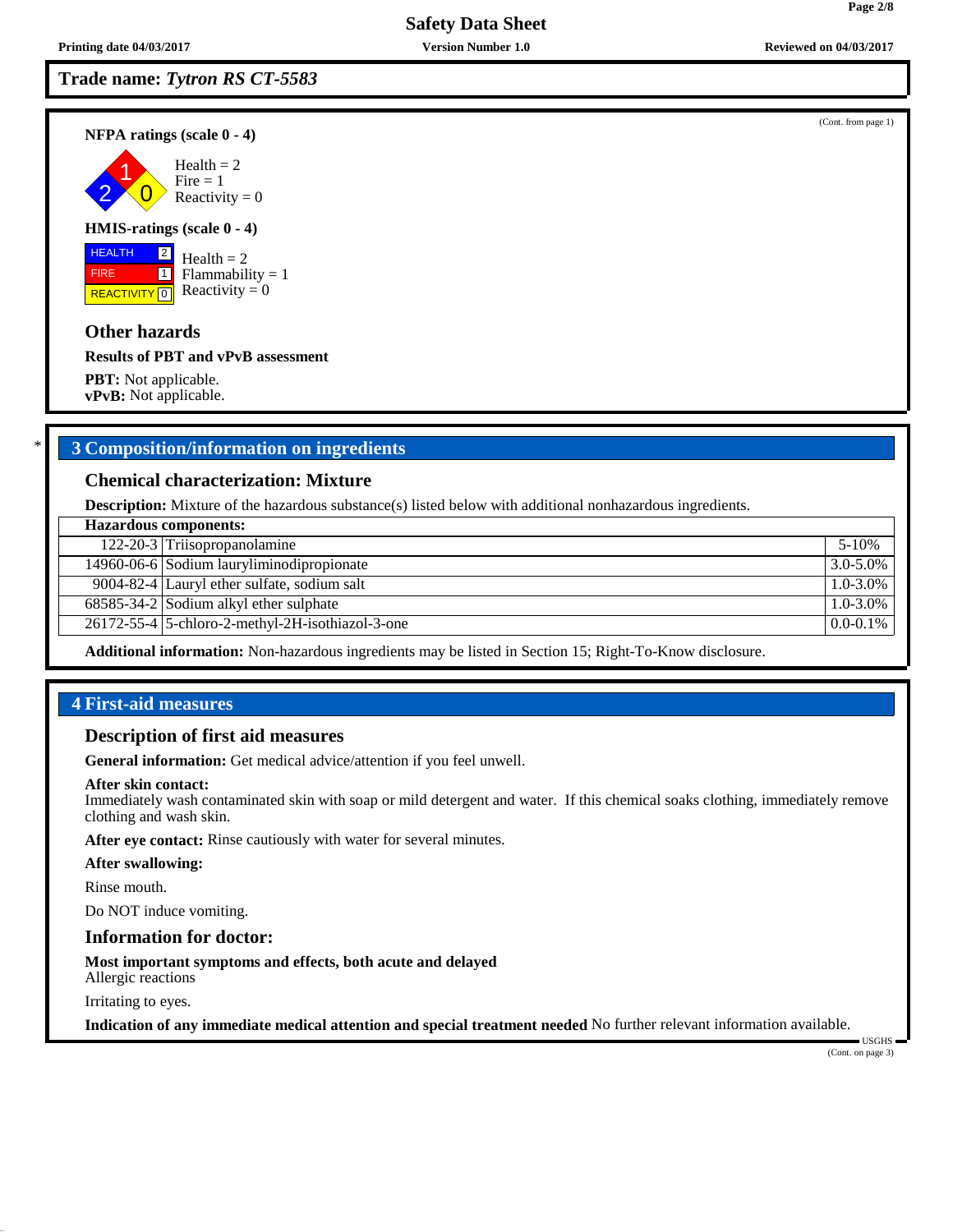#### (Cont. from page 2)

**Page 3/8**

# **5 Fire-fighting measures**

# **Extinguishing media**

**Suitable extinguishing agents:** CO2, extinguishing powder or water spray. Fight larger fires with water spray.

**Special hazards arising from the substance or mixture**

Combustion products may include toxic gases such as carbon monoxide and smoke.

**Advice for firefighters**

**Protective equipment:** Wear personal protective equipment

**Additional information** Collect contaminated fire fighting water separately. It must not enter the sewage system.

# **6 Accidental release measures**

### **Personal precautions, protective equipment and emergency procedures**

Wear protective equipment. Keep unprotected persons away.

### **Methods and material for containment and cleaning up:**

Contain and/or absorb spill with inert material (i.e. sand, vermiculite) then place in a suitable container.

Dispose contaminated material as waste according to section 13 of the SDS.

#### **Reference to other sections**

See Section 7 for information on safe handling.

See Section 8 for information on personal protection equipment.

See Section 13 for disposal information.

# **7 Handling and storage**

## **Handling:**

**Precautions for safe handling** Avoid contact with eyes, skin and clothing. Do not take internally. Practice good personal hygiene to avoid ingestion. Use only with adequate ventilation. Wash clothing before reuse. FOR PROFESSIONAL USE ONLY. KEEP OUT OF CHILDREN'S REACH.

Avoid contact with eyes.

**Information about protection against explosions and fires:** No special measures required.

## **Conditions for safe storage, including any incompatibilities**

**Storage:**

**Information about storage in one common storage facility:** No special measures required.

**Further information about storage conditions:** Keep receptacle tightly sealed.

**Specific end use(s)** No further relevant information available.

# **8 Exposure controls/personal protection**

**Additional information about design of technical systems:** No further data; see item 7.

(Cont. on page 4) USGHS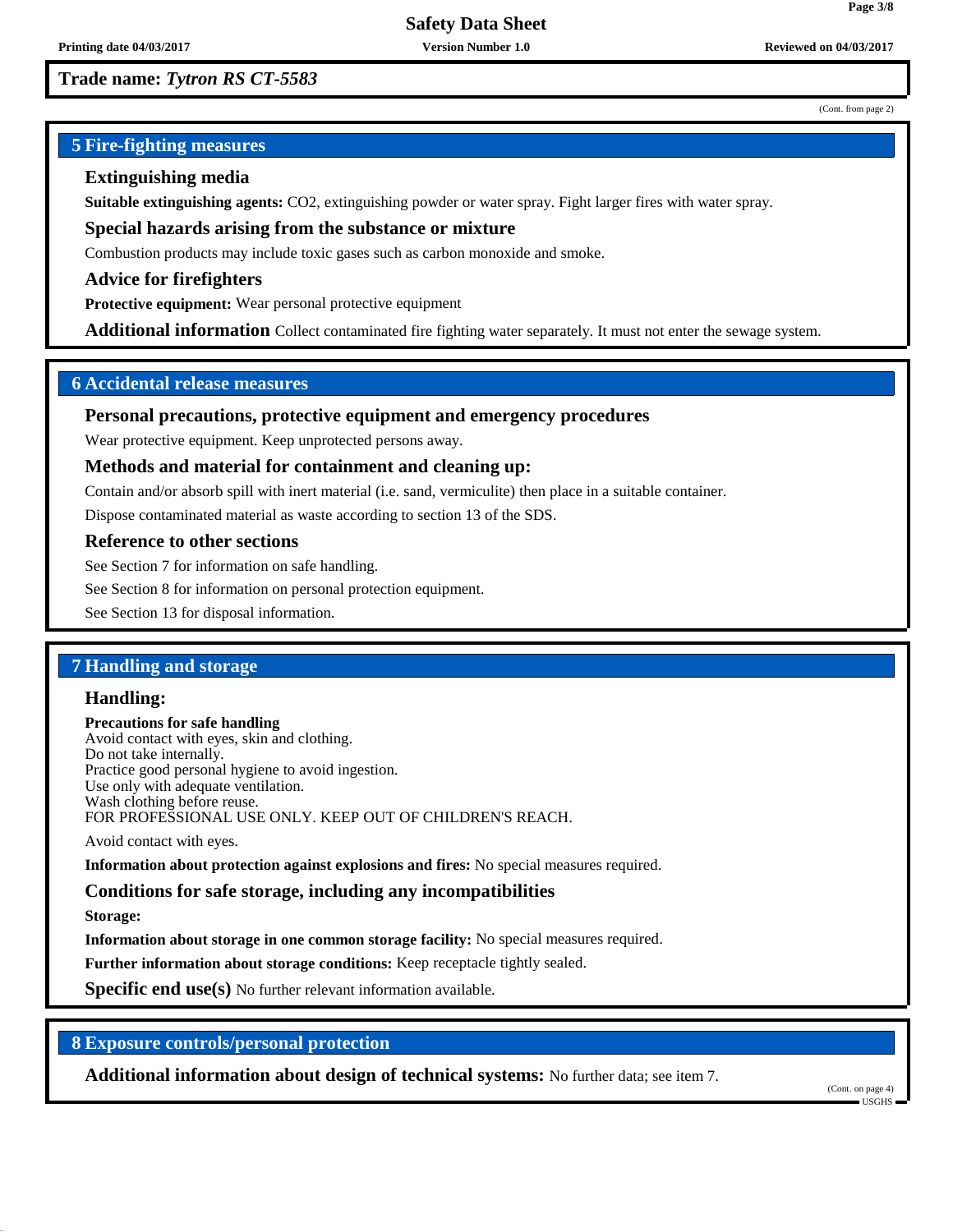# **Trade name:** *Tytron RS CT-5583*

# **Control parameters**

**Components with limit values that require monitoring at the workplace:**

The product does not contain any relevant quantities of materials with critical values that have to be monitored at the workplace. **Additional information:** The lists that were valid during the creation were used as basis.

# **Exposure controls**

**Personal protective equipment:**

**General protective and hygienic measures:** The usual precautionary measures for handling chemicals should be followed.

#### **Breathing equipment:**

Control exposure to ingredients with workplace control parameters if mentioned above. If no ingredients are listed, respiratory protection is generally not required.

If exposure limits are listed and may be exceeded, use approved respiratory protective equipment and filter type appropriate for the listed ingredients. (NIOSH, CEN, etc.).

**Protection of hands:** Gloves should be worn to prevent skin contact and should be impermeable and resistant to the product.

**Material of gloves** Rubber or other impervious gloves should be worn to prevent skin contact.

#### **Eye protection:**



Safety glasses with side shield protection.



A face shield should also be worn if there is potential exposure to splash or spray.

#### **Body protection:**

Use personal protective equipment as required.

Take off contaminated clothing.

# \* **9 Physical and chemical properties**

## **Information on basic physical and chemical properties**

| <b>General Information</b><br>Appearance:<br>Form:<br>Color:<br>Odor:<br>Odor threshold:                                        | Liquid<br>According to product specification<br>Characteristic<br>Not applicable.                                                 |
|---------------------------------------------------------------------------------------------------------------------------------|-----------------------------------------------------------------------------------------------------------------------------------|
| $pH-value (\sim):$                                                                                                              | Not determined.                                                                                                                   |
| <b>Change in condition</b><br><b>Melting point/Melting range:</b><br><b>Boiling point/Boiling range:</b><br><b>Flash point:</b> | Undetermined.<br>100 °C (212 °F)<br>Not applicable.                                                                               |
| <b>Flammability (solid, gaseous):</b>                                                                                           | Not applicable.                                                                                                                   |
| <b>Decomposition temperature:</b><br>Auto igniting:<br>Danger of explosion:                                                     | Not applicable under normal storage conditions.<br>Product is not self-igniting.<br>Product does not present an explosion hazard. |
| <b>Explosion limits:</b><br>Lower:                                                                                              | Not applicable.<br>(Cont. on page 5)                                                                                              |

(Cont. from page 3)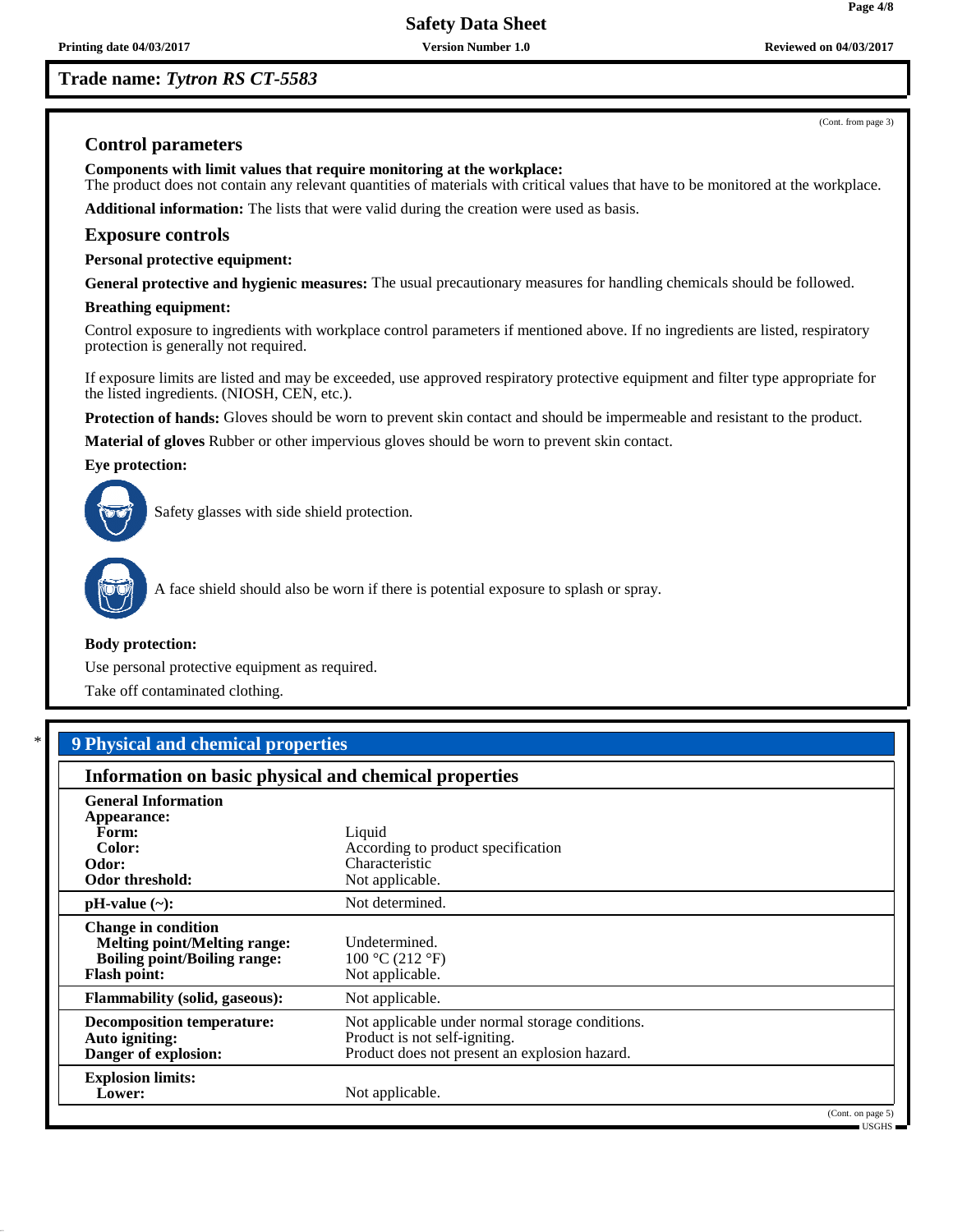|                                                          |                                            | (Cont. from page 4) |
|----------------------------------------------------------|--------------------------------------------|---------------------|
| <b>Upper:</b><br><b>VOC Content (max):</b>               | Not applicable.<br>Not applicable.         |                     |
| Vapor pressure:                                          | Not determined.                            |                     |
| Density: $(\sim)$                                        | Not determined.                            |                     |
| <b>Relative density</b>                                  | Not determined.                            |                     |
| <b>Vapor density</b>                                     | Not determined.                            |                     |
| <b>Evaporation rate</b>                                  | Not determined.                            |                     |
| Solubility in / Miscibility with                         |                                            |                     |
| Water:                                                   | Not miscible or difficult to mix.          |                     |
| Partition coefficient (n-octanol/water): Not determined. |                                            |                     |
| Viscosity:                                               |                                            |                     |
| Dynamic:                                                 | Not determined.                            |                     |
| Kinematic:                                               | Not determined.                            |                     |
| Molecular weight                                         | Not applicable.                            |                     |
| <b>Other information</b>                                 | No further relevant information available. |                     |

# **10 Stability and reactivity**

**Reactivity** Stable under normal conditions.

**Chemical stability**

**Thermal decomposition:** No decomposition if used according to specifications.

**Possibility of hazardous reactions** No further relevant information available.

**Conditions to avoid** No further relevant information available.

**Incompatible materials:** No further relevant information available.

**Hazardous decomposition products:** Carbon monoxide and carbon dioxide

# **11 Toxicological information**

## **Information on toxicological effects**

**Acute toxicity:**

**Primary irritant effect:**

**on the skin:** No irritating effect expected

**on the eye:** Causes serious eye irritation.

**inhalation:** No irritating effect expected

**Sensitization:** May cause an allergic skin reaction.

**Additional toxicological information:**

**Carcinogenic categories**

**IARC (International Agency for Research on Cancer) Human Carcinogenicity:**

**Group 1- Positive, Group 2A- Probable, Group 2B- Possible, Group 3- Not Classifiable**

None of the ingredients is listed.

**NTP (National Toxicology Program)**

**K–Known to be carcinogenic, R–May reasonably be anticipated to be carcinogenic**

None of the ingredients is listed.

(Cont. on page 6) USGHS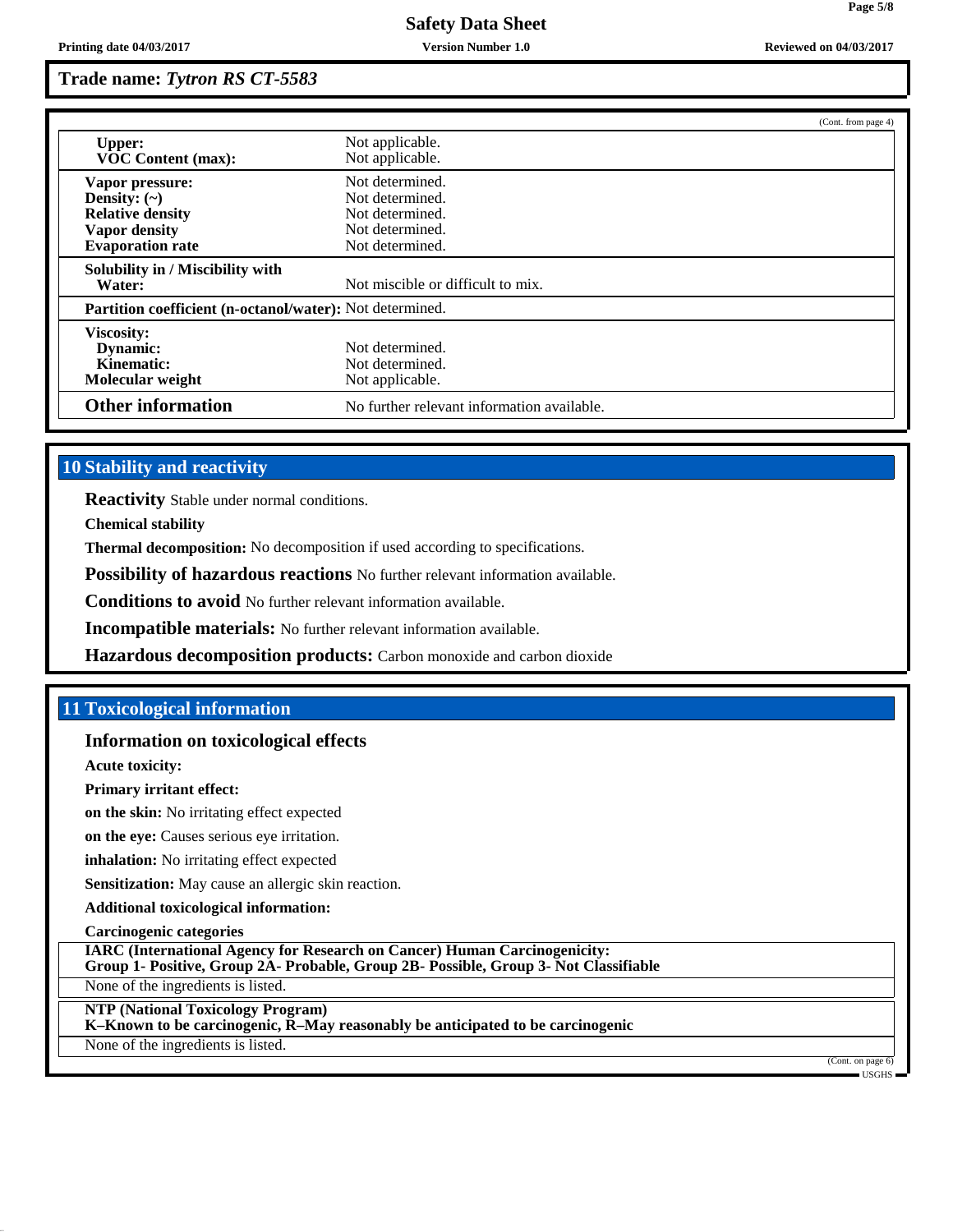**OSHA-Ca (Occupational Safety & Health Administration)**

None of the ingredients is listed.

# **12 Ecological information**

# **Toxicity**

**Aquatic toxicity:** No further relevant information available.

**Persistence and degradability** No further relevant information available.

# **Behavior in environmental systems:**

**Bioaccumulative potential** No further relevant information available.

**Mobility in soil** No further relevant information available.

### **Additional ecological information:**

**General notes:** Not known to be hazardous to water.

### **Results of PBT and vPvB assessment**

**PBT:** Not applicable. **vPvB:** Not applicable.

**Other adverse effects** No further relevant information available.

# **13 Disposal considerations**

# **Disposal methods:**

Consult all regulations (federal, state, provincial, local) or a qualified waste disposal firm when characterizing product for disposal. Dispose of waste in accordance with all applicable regulations.

**Recommendation:**



Must not be disposed of together with household garbage. Do not allow product to reach sewage system.

# **Uncleaned packagings:**

**Recommendation:** Dispose of contents/container in accordance with local/regional/national/international regulations.

| <b>14 Transport information</b>            |                 |                                                           |  |  |
|--------------------------------------------|-----------------|-----------------------------------------------------------|--|--|
| <b>UN-Number</b><br>DOT, IMDG, IATA        | Not applicable. |                                                           |  |  |
| UN proper shipping name<br>DOT, IMDG, IATA | Not applicable. |                                                           |  |  |
| <b>Transport hazard class(es)</b>          |                 |                                                           |  |  |
| DOT, IMDG, IATA<br><b>Class</b>            | Not applicable. |                                                           |  |  |
| <b>Packing group</b><br>DOT, IMDG, IATA    | Not applicable. |                                                           |  |  |
| <b>Environmental hazards:</b>              | Not applicable. |                                                           |  |  |
|                                            |                 | (Cont. on page 7)<br>$\blacksquare$ IISGHS $\blacksquare$ |  |  |

(Cont. from page 5)

**Page 6/8**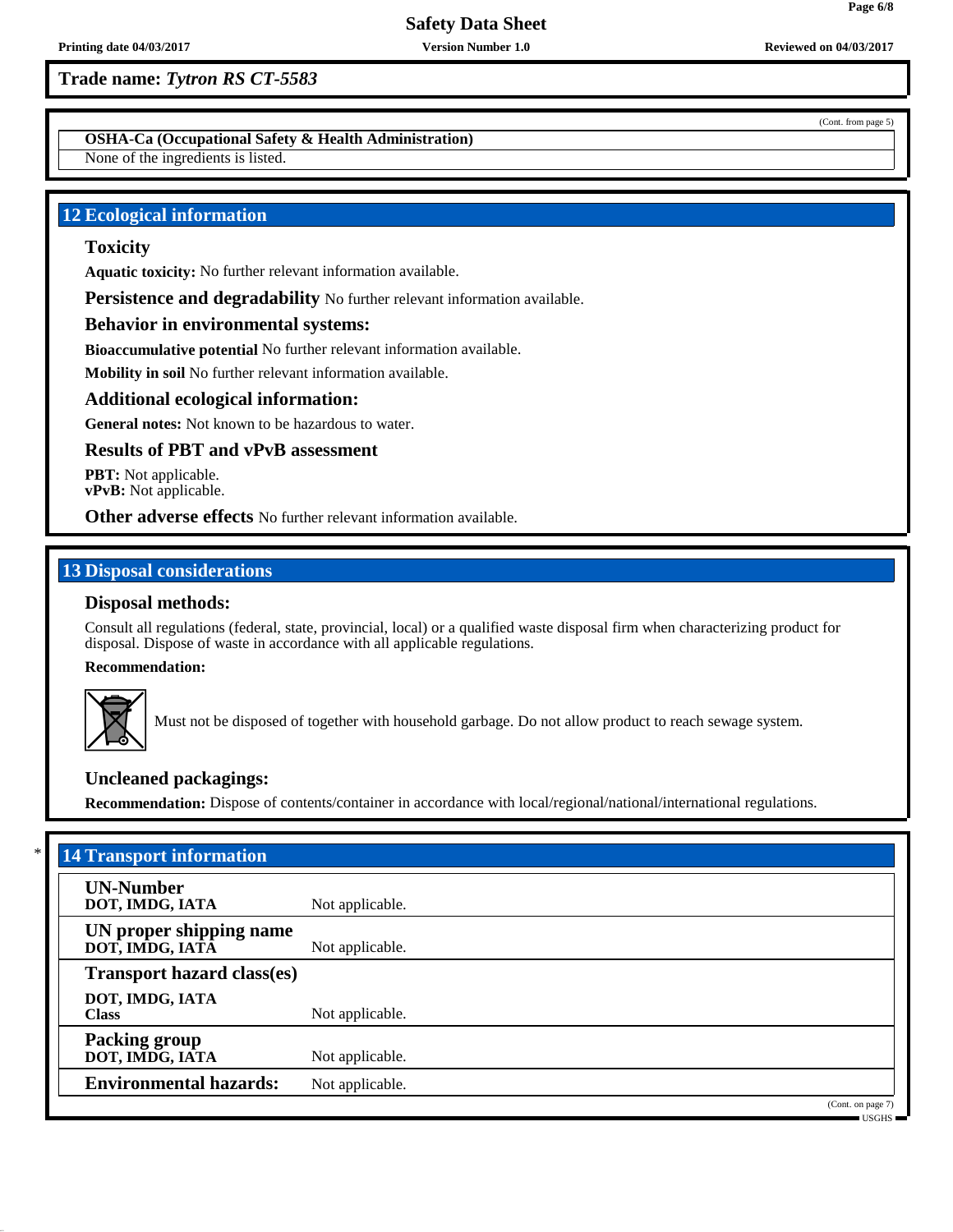# **Trade name:** *Tytron RS CT-5583*

(Cont. from page 6)

**Page 7/8**

**Special precautions for user** Not applicable.

# **Transport/Additional information:**

**DOT**

Not Regulated.

# **15 Regulatory information**

**SARA (Superfund Amendments and Reauthorization Act)**

**Section 302/304 (extremely hazardous substances):**

None of the ingredients is listed.

**Section 313 Reportable Ingredients (Chemicals present below reporting threshold are exempt):**

None of the ingredients is listed.

### **SARA Section 312/Tier I & II Hazard Categories:**

Health Hazard - Respiratory or Skin Sensitization

Health Hazard - Serious eye damage or eye irritation

#### **North America Chemical Inventory Status**

**TSCA (Toxic Substances Control Act - United States):**

All ingredients are listed or exempt from listing unless otherwise noted below.

### **CEPA (Canadian DSL):**

All ingredients are listed or exempt from listing unless otherwise noted below.

#### **Right to Know Ingredient Disclosure:**

57-50-1 Sucrose

# 7732-18-5 Water

**California Proposition 65 Chemicals known to cause cancer:** Formaldehyde

1,4-dioxane

Acetaldehyde

Ethylene oxide

**Chemicals known to cause reproductive toxicity for females:**

75-21-8 Ethylene oxide

**Chemicals known to cause reproductive toxicity for males:**

75-21-8 Ethylene oxide

**Chemicals known to cause developmental toxicity:** 75-21-8 Ethylene oxide

**Carcinogenicity Categories**

**EPA (Environmental Protection Agency)**

None of the ingredients is listed.

**TLV-ACGIH (THE American Conference of Governmental Industrial Hygienists)**

**Human Carcinogen - A1 Confirmed, A2 Suspected, A3 Unknown Relevance, A4 Not Classifiable** Sucrose A4

**NIOSH-Cancer (National Institute for Occupational Safety and Health)**

None of the ingredients is listed.

**Volatile Organic Compounds (VOC) reported per the Emission Standards.** If no g/L value is provided this product is not subject to above standard.

# **16 Other information**

The data included herein are presented in accordance with various environment, health and safety regulations. It is the responsibility of a recipient of the data to remain currently informed on chemical hazard information, to design and update its own (Cont. on page 8)